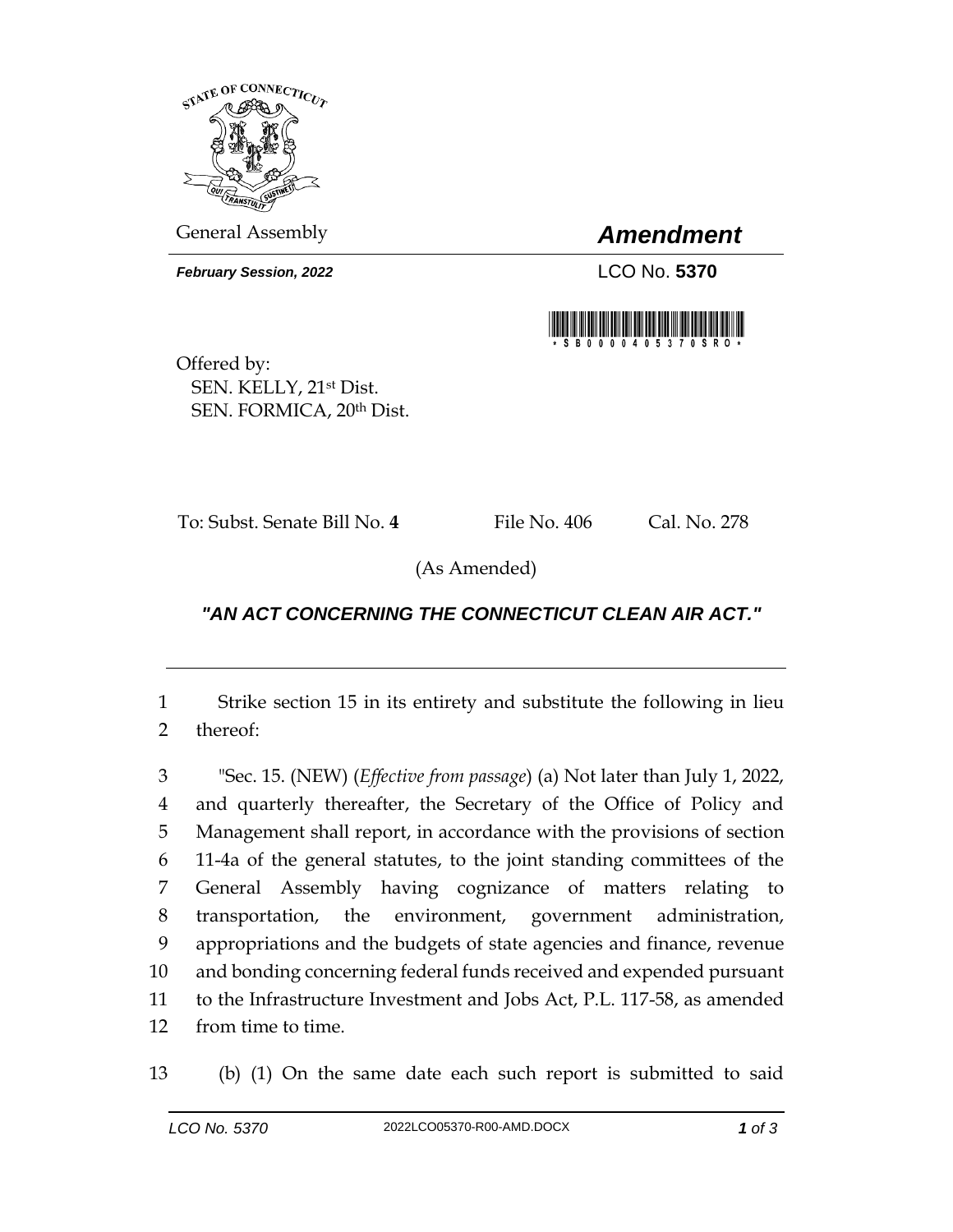committees, the secretary shall ensure that the report is posted on the Office of Policy and Management's Internet web site.

 (2) The Commissioner of Transportation shall establish a separate page on its Internet web site dedicated to the Department of Transportation's use of funds received pursuant to the Infrastructure Investment and Jobs Act, P.L. 117-58, as amended from time to time. On 20 the same date each report is submitted by the Secretary of the Office of Policy and Management to the joint standing committees having cognizance of matters relating to transportation, the environment, government administration, appropriations and the budgets of state agencies and finance, revenue and bonding pursuant to subsection (a) of this section, the commissioner shall post such report on the dedicated page of the department's Internet web site. The department's Internet web site page shall include: (A) The amount of funding received pursuant to said act, (B) the amount of such funding that has been expended, (C) a brief description of each project paid for with funding received pursuant to said act, (D) the total anticipated cost of each project, (E) the current amount of such funding expended for each project, (F) the anticipated or known completion date for each project, (G) the current status of the project and whether it is anticipated to be completed (i) on time, earlier or later than originally planned, and (ii) on budget, under budget or over budget, (H) if it is anticipated that the project will be completed later than originally planned, the reason the project is behind schedule, (I) if it is anticipated that the project will be over budget, the reason the project is overbudget, (J) the actions taken to address any schedule delays, and (K) the amount of carbon reduction anticipated by the project.

 (c) Not later than ten days after submission of each such report, said joint standing committees shall hold a public hearing concerning the report. The Secretary of the Office of Policy and Management and the Commissioner of Transportation shall present to said joint standing committees at the public hearing (1) a full accounting of all expenditures of such funds, including (A) the date and amount each payment was made, and (B) the person or entity to whom each payment was made,